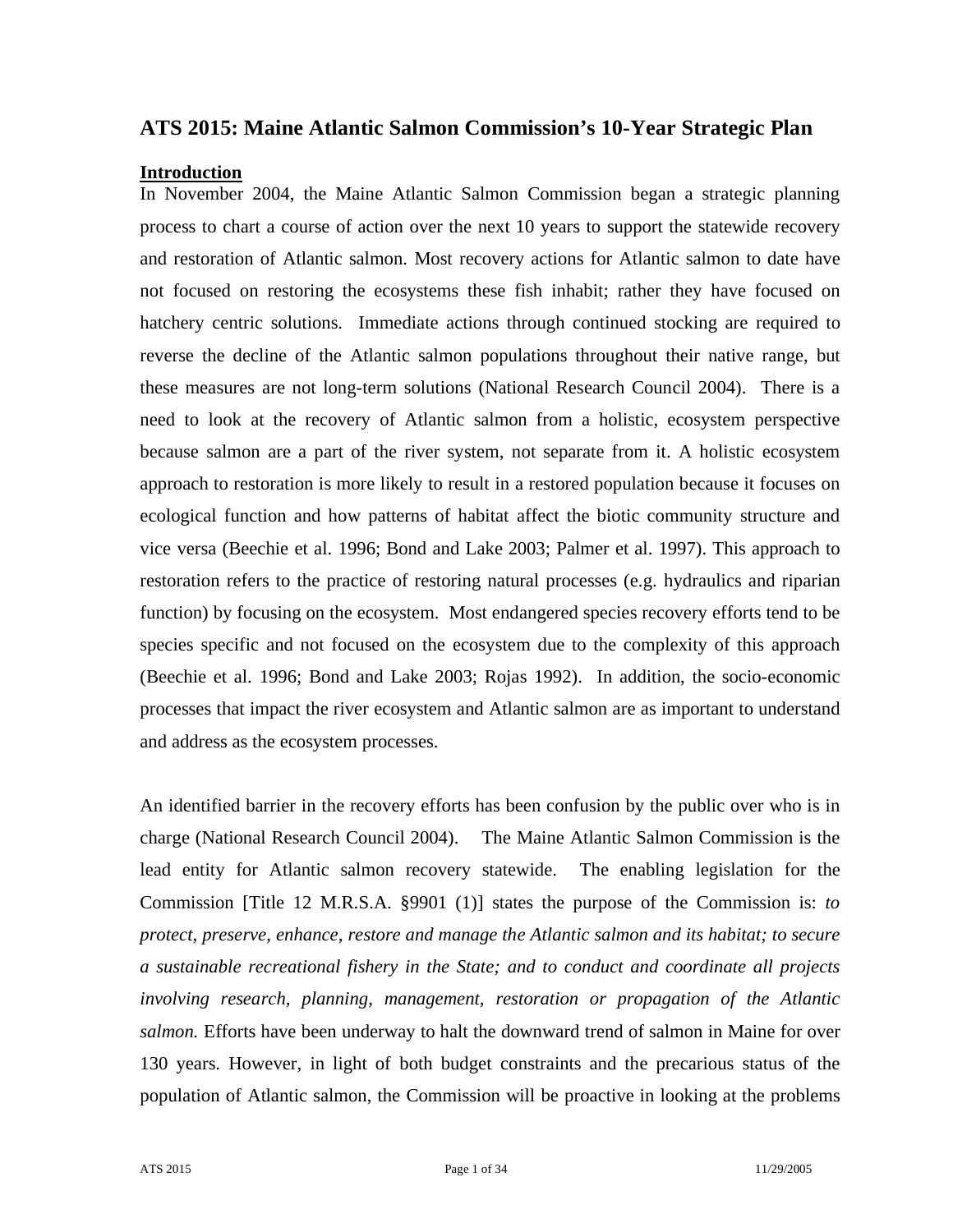in new ways. Even though the Commission is focused on Atlantic salmon, there is broad recognition that efforts to restore salmon benefit the entire community of organisms in the watersheds they inhabit, as has been suggested in past planning efforts (Atlantic Sea Run Salmon Commission 1995; Maine Atlantic Salmon Task Force 1997). It is again time for a shift in how we think about recovery of Atlantic salmon in Maine.

This shift will not happen overnight and patience is required while the Commission and our partners navigate the many challenges ahead, including dealing with resource shortages, developing public and political support, and addressing other challenges that are barriers to recovery. It is imperative that we address the multiple threats (see the section on threats on page 10) to salmon systematically through adaptive management over a period of time in order to identify the degree of impact each has on the species. Although this document reflects what the Commission views is important to address over the next ten years, we will continue to work closely with our partners, old and new, to work to recover salmon and the watersheds upon which they depend.

*The Commission -* The Maine Atlantic Salmon Commission is a natural resource agency that oversees the management of a single species, anadromous Atlantic salmon. This species was once common in Maine's coastal rivers, with adults migrating far inland in search of their natal waters. Now less than 2,000 fish return to Maine rivers. The Maine legislature recognized the national significance of this fish and in doing so reestablished the Commission in 1998. The major roles of the Commission in Atlantic salmon recovery and restoration are to: regulate sport fisheries, assess and manage populations, support the U.S. Fish and Wildlife Services hatchery operations, assess and improve fish passage, protect riparian habitat, and coordinate State conservation efforts. A three member Atlantic Salmon Board consisting of the Commissioner of the Department of Marine Resources, the Commissioner of the Department Inland Fisheries and Wildlife, and an at-large Gubernatorial Appointee serving as the public member, govern the Commission. The Board appoints an Executive Director to carry out the directives of the Commission.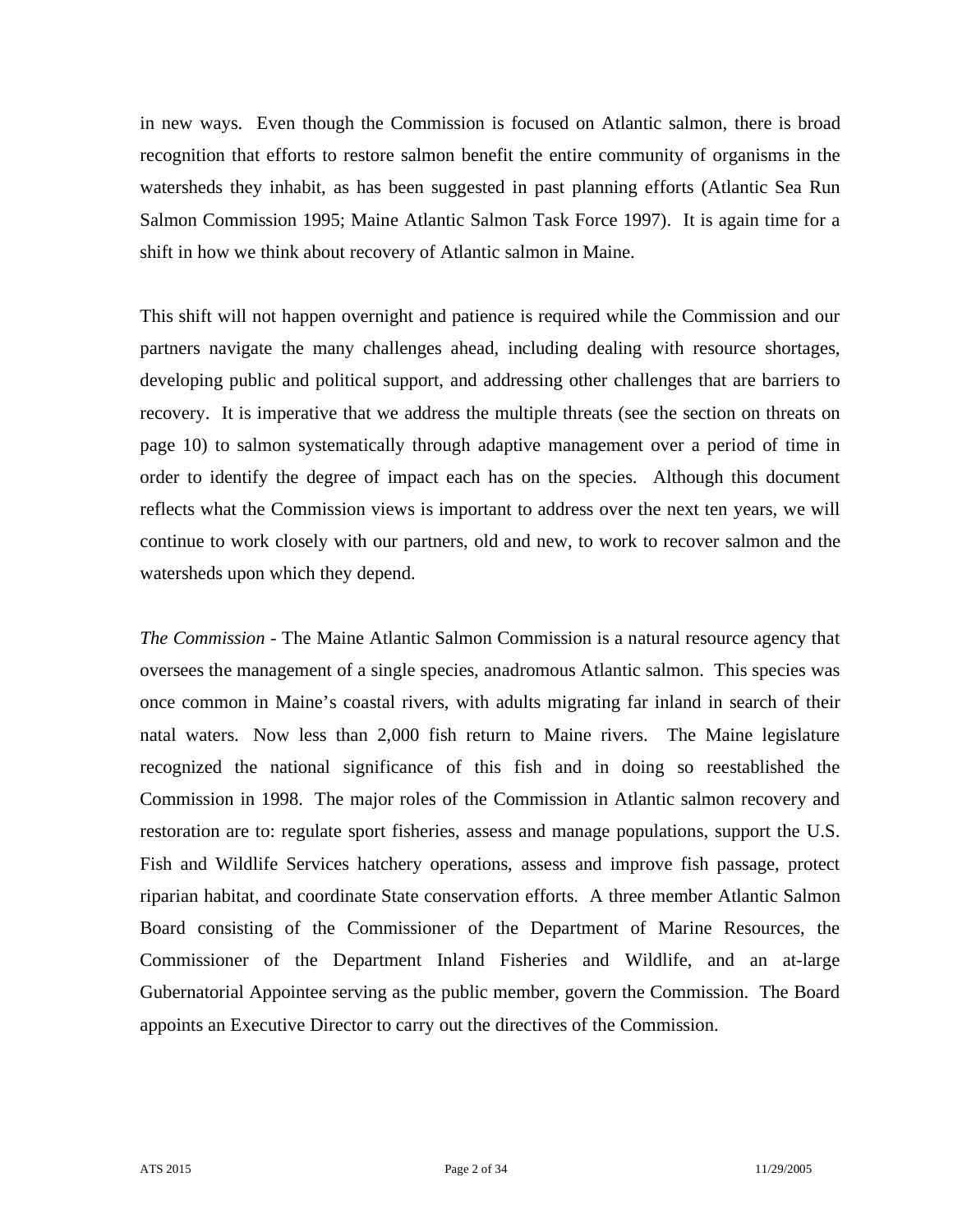*Scope of this plan* – ATS 2015 outlines a broad strategy for changing the way the Commission operates over a period of ten years to better address the issues and barriers inhibiting recovery efforts. The plan focuses on both scientific and policy components of recovery and builds on the priorities identified by the Commission during the development of this plan (Table 1), the 2004 *Draft Recovery Plan for the Gulf of Maine Distinct Population Segment of Atlantic Salmon (Salmo salar)* and the 2004 National Academy of Science report**,**  *Atlantic Salmon in Maine* report. The plan's focus is on changing the way recovery is approached in Maine, and leaves the specific science issues to other documents. It is intended that a detailed annual work plan will be developed yearly using the guiding principals of this document. Although the Commission recognizes the importance of the marine environment in the life cycle of Atlantic salmon and the suite of issues pertaining to that environment, this plan focuses on freshwater issues.

#### **Purpose of the ATS 2015 Plan**

*Goal:* To restore a viable population of Atlantic salmon with access to historical habitat that provides a public benefit.

*Objective 1:* To have improved Atlantic salmon population trends in Maine's Atlantic salmon rivers

*Objective 2:* To have wide public and political support for Atlantic salmon recovery efforts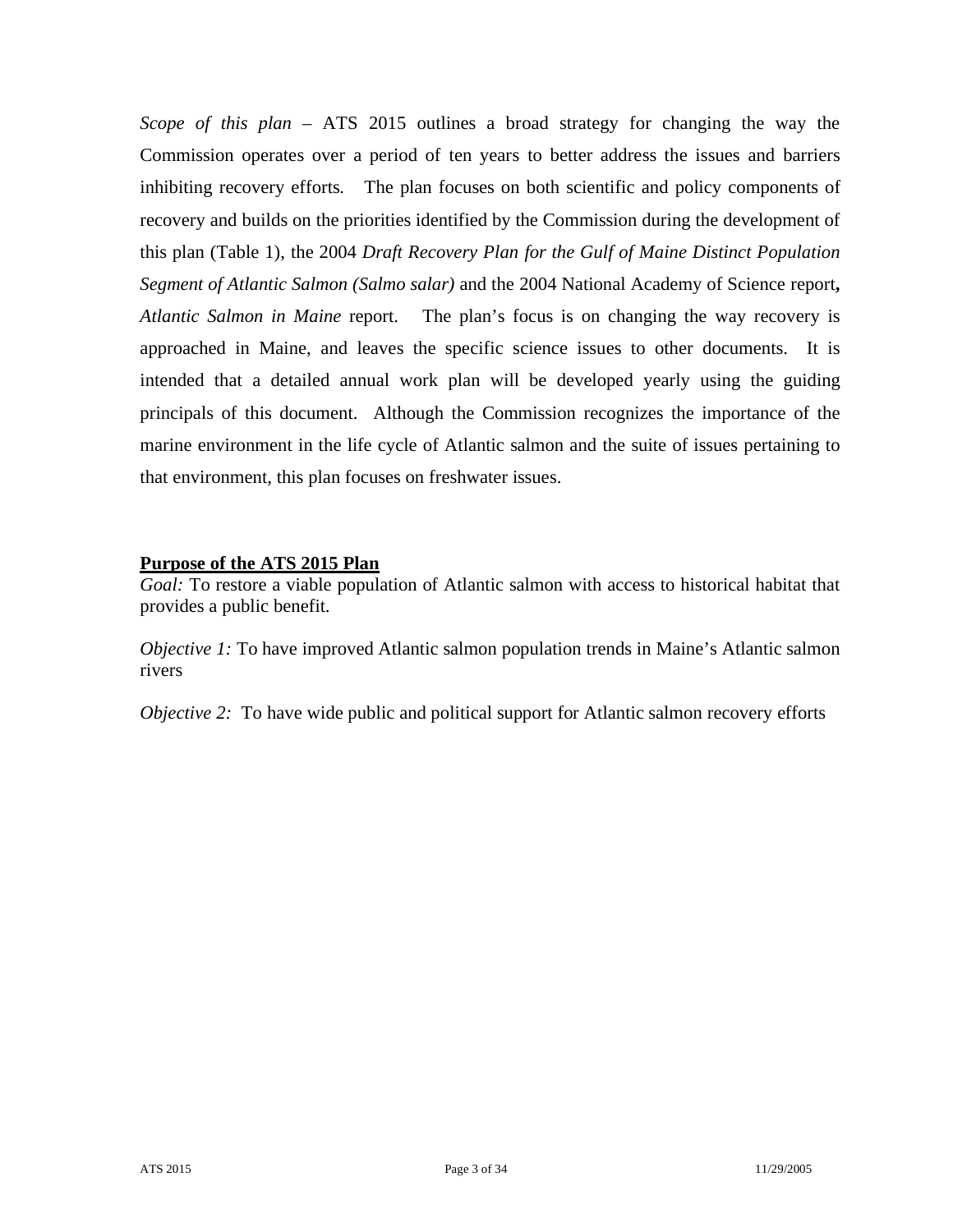## **SWOT Analysis**

A SWOT (**S**trengths, **W**eaknesses, **O**pportunities and **T**hreats) analysis is a tool for looking at the current conditions of an organization, both internally (strengths and weaknesses) and externally (opportunities and threats). Threats refer to those items that are a risk to the Commission's recovery efforts – not to the species. The purpose of the SWOT analysis of the Commission was to get a baseline indication of conditions in order to identify how to move towards the established objectives.

**Background:** Every staff member of the Maine Atlantic Salmon Commission was interviewed by the Planning and Research Associate to gain an understanding of how the Commission is perceived from within. Each interview took about an hour and a half and staff were asked a standard set of questions. A summary of the results follows.

**Strengths:** The strengths of the Commission can be broken into three categories: the staff, the partnerships, and the narrow focus. The Commission has a small staff of extremely capable individuals who are all working toward a common goal. The field staff is technically proficient, knowledgeable in collecting data, documenting observations, and using the scientific method. The diversity of experiences and strengths of individual staff members are well balanced. The Executive Director is motivated to succeed and thinks outside of the box. He is seen as a champion for the cause, which boosts morale within the Commission. The senior staff is comprised of scientists who represent the Commission well at state, regional, national and international levels.

The long-term partnerships the Commission has developed with Federal and other State agencies allow the Commission to share resources and personnel. This partnership has also standardized data collection methods and allows all partners to learn from each other's experiences. The ability of scientists from several agencies to get together to strategize on direction is also viewed as a positive aspect. In addition, the Atlantic Salmon Commission Board comprised of the Commissioners of the Department of Marine Resources and the Department of Inland Fisheries and Wildlife along with a dedicated public member, strengthens these partnerships.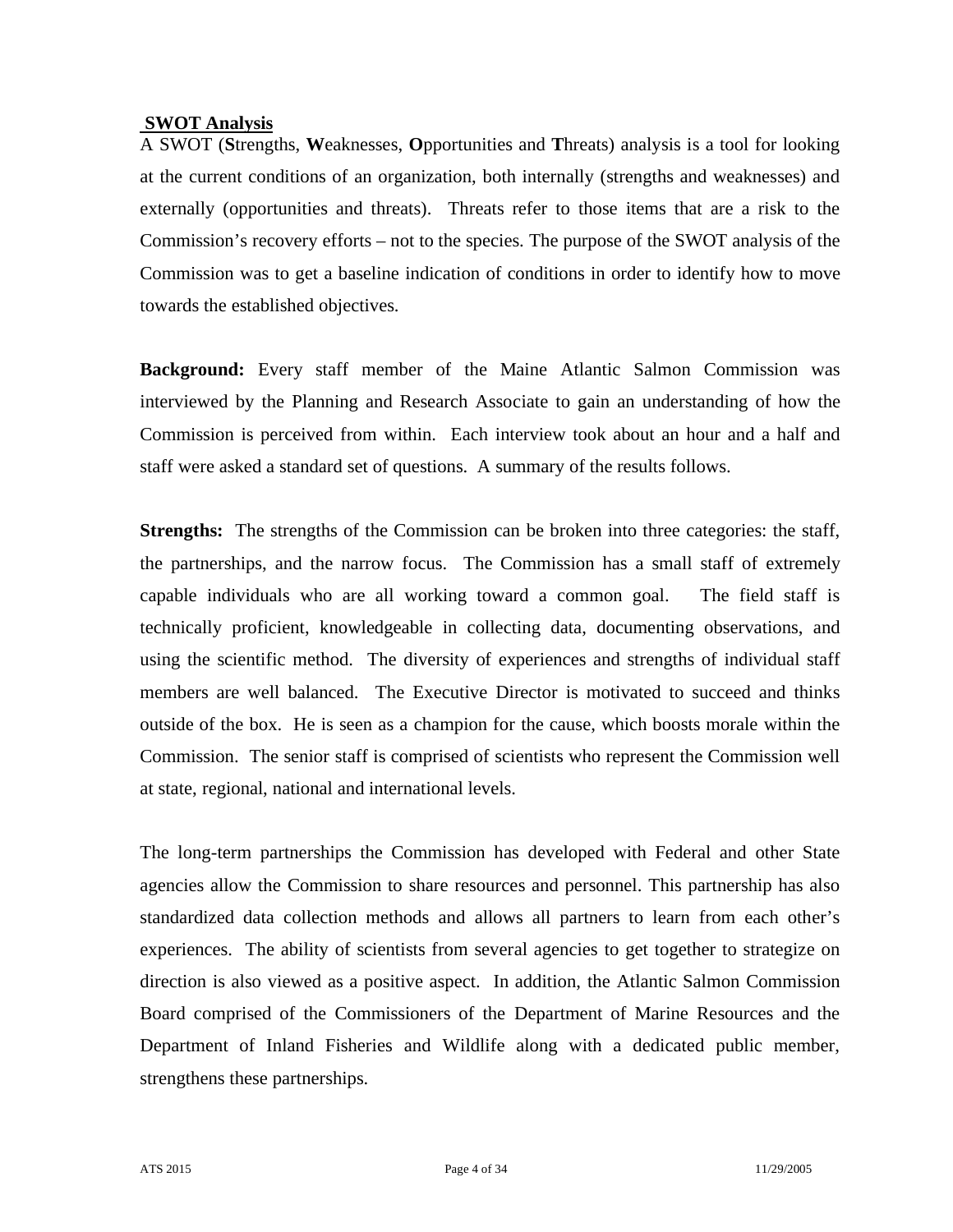The focus of the Commission on Atlantic salmon provides an opportunity to understand the resource in detail and to make management decisions based on science. Quality sampling techniques have been developed that provide vital scientific data to shape management decisions. The dire condition of Atlantic salmon provides an opportunity to think of innovative approaches and challenges staff to make a difference before salmon disappear completely.

**Weaknesses:** Weaknesses within the Commission can be related back to lack of communication and perceived lack of direction. Internal communication between staff and the four offices (three field offices and headquarters) needs improvement. Direction and priorities for the Commission also need to be communicated to all levels to reduce uncertainty about how annual work addresses the priorities of the Commission.

Even though the quality of staff at the Commission is viewed as a strength, staff concerns sometimes lead to morale issues. There are not enough people to do everything that needs to be done, leading to overworked staff with limited ability to start new projects. Program direction and leadership need to focus efforts on priorities (Table 1), and encourage staff to take initiative for new projects. Clear direction and strong leadership will remove the tendency to lose site of the priorities and focus on discrete issues. Focus on priorities through a formal annual planning process will enable the Commission to stretch limited resources and better utilize staff talents.

The Commission has been focused on collecting data for years; unfortunately not all of it has been analyzed. Analysis of this data is a priority. Future fieldwork should be targeted at the priority threats and should continue to be coordinated with partner agencies. The end result of focused research is that potential limiting factors may begin to get eliminated. Research that does occur should be followed through and formally documented. The Commission should continue to take advantage of research opportunities that arise. Data gathering methods should be reviewed periodically to ensure that they are efficient and consistent.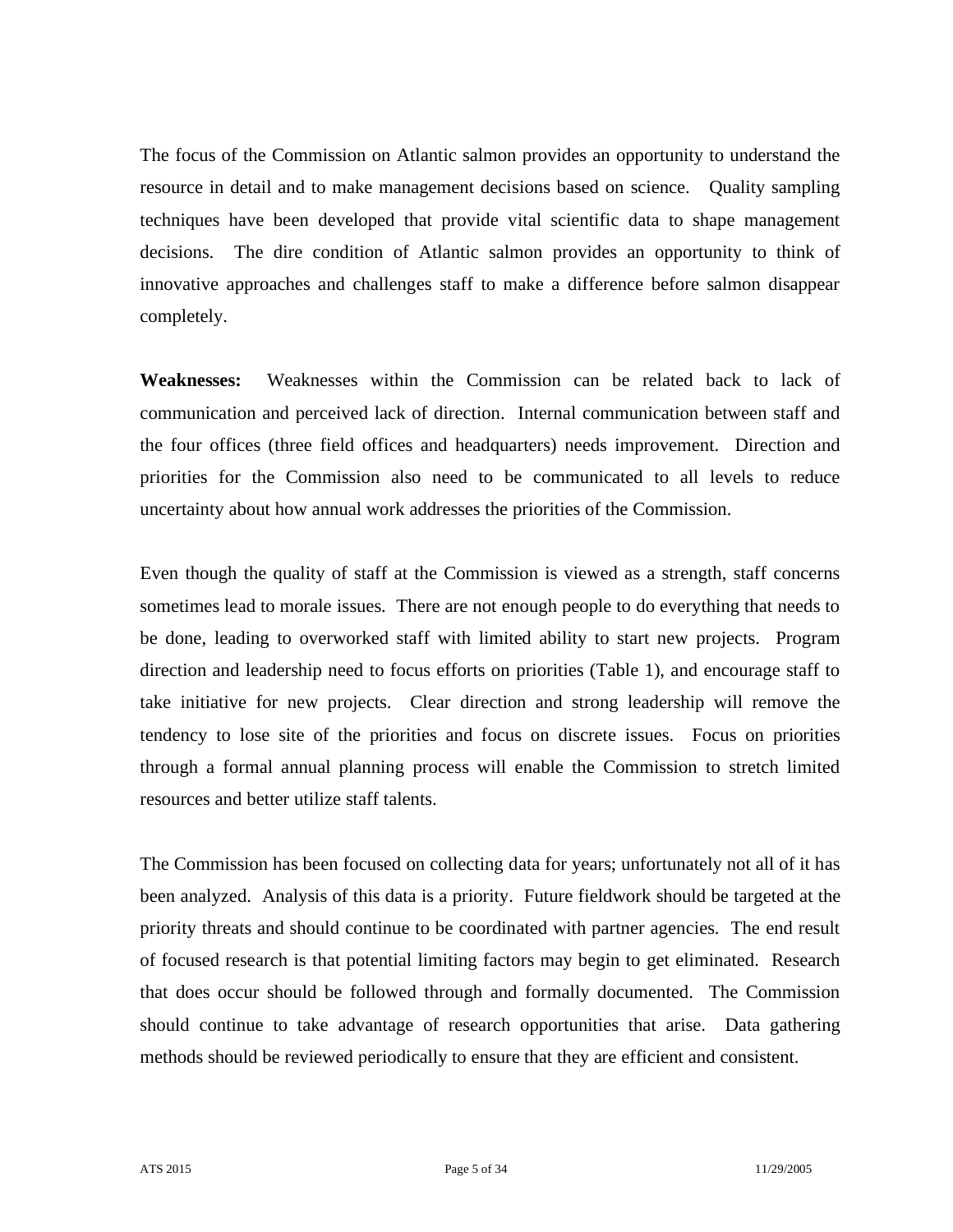In addition, the current status of the *Atlantic Salmon Conservation Plan for Seven Maine Rivers* (ASCP) is a source of confusion. The Commission needs to review the ASCP and decide how it should be used in the future.

**Opportunities:** The release in 2004 of both the *Draft Recovery Plan for the Gulf of Maine Distinct Population Segment of Atlantic Salmon (Salmo salar)* (DFRP) and the National Academy of Science report**,** *Atlantic Salmon in Maine* (NAS)**,** have the potential to guide planning and prioritization of salmon recovery actions. These reports are seen as a catalyst to shift the work of the Commission towards more research and analysis targeted at answering the overarching questions and threats, while continuing core population monitoring activities.

The mechanisms of the Endangered Species Act recovery planning process, including the Coordinating Committee and the Recovery Team are opportunities for advancing recovery actions. The Coordinating Committee is comprised of NOAA, USFWS and the Commission. The Recovery Team has representation from various entities based on expertise and is the entity that will advise the federal services on recovery actions. The Maine Atlantic Salmon Technical Advisory Committee (TAC) will be working closely with the federal recovery planning efforts to continue to coordinate salmon research and management actions. The Commission plays a lead role on the Coordinating Committee and has a member and a liaison to the Recovery Team, as well as membership on the TAC. There is a need to clearly articulate the roles and responsibilities of these entities and how they will interact, recognizing that the Commission has a statutory responsibility to manage Atlantic salmon.

There is a sense that all partners are working towards a common goal and cooperation between the partners is high. Efforts such as the Penobscot Project, the Capacity Building Project for the 8 Rivers Roundtable, the Machias Corridor Project and the joint meeting with the Federal Congressional Delegation are examples of cooperation. By working more closely with partners, duplication of effort is reduced and limited funds are stretched.

**Threats:** There are four categories of external threats: limited resources, mission conflicts with partners, lack of public support, and the tendency to look for a magic bullet solution.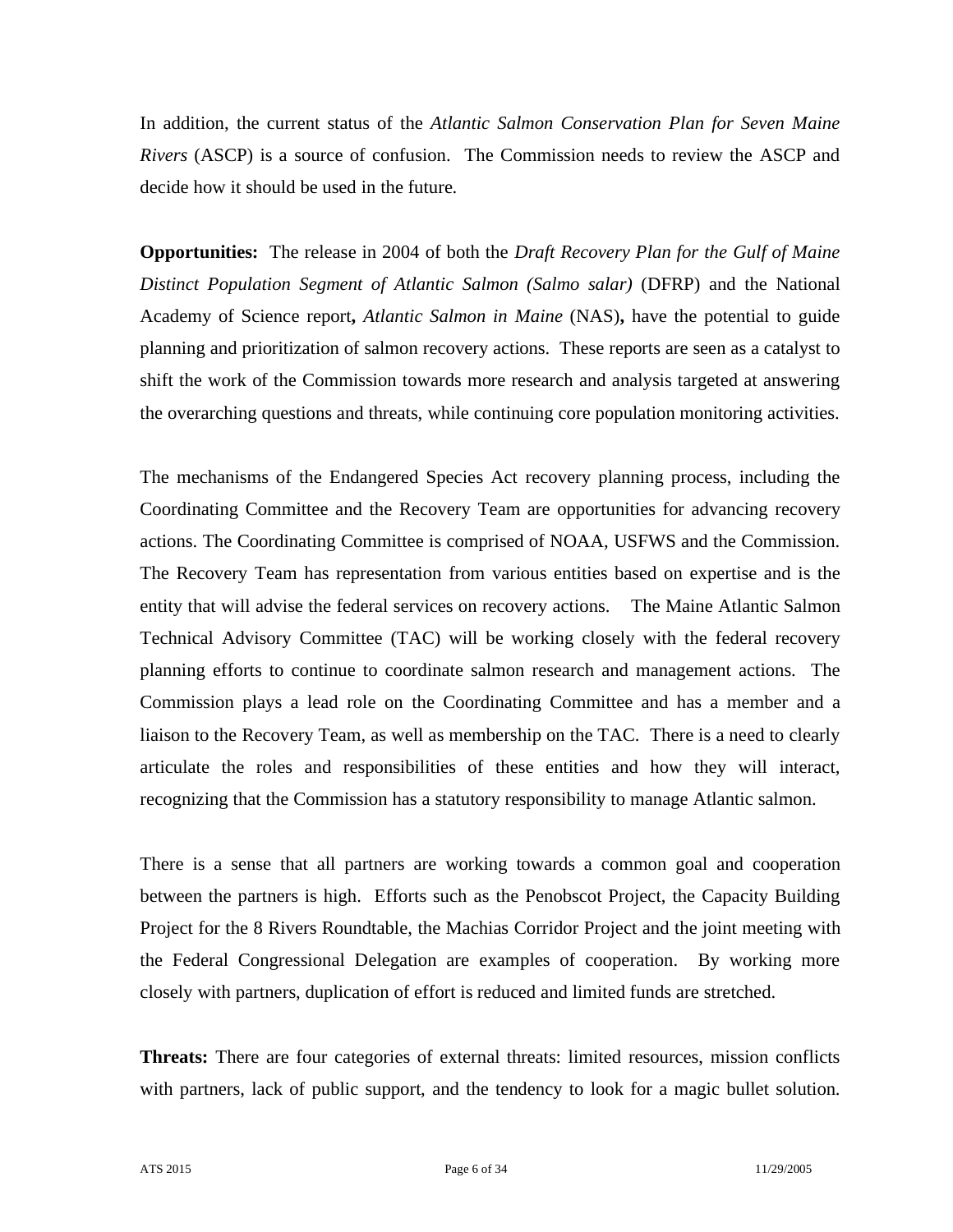Limited funding is a constant threat, making it all the more important to work closely with partners. Lack of funding from the State is seen as a threat to the Commission's credibility leaving the Commission reliant upon the federal partners for funding, which often drive efforts.

The partnership working on salmon recovery is complex within State government alone. Contradictory missions, territoriality, miscommunications, and incompatible policies between agencies lead to conflict. All conflicts are a threat to recovery efforts, causing partners to focus efforts away from the fish.

Public and political apathy for salmon recovery is probably the largest threat facing salmon recovery. The people of Maine have lost the connection with Atlantic salmon as a part of the State's heritage. Populations have been in a declining trend for so long, that very few people are able to witness an Atlantic salmon in the wild.

One of the largest identified problems external to the Commission is the tendency to look for a magic bullet rather than take a holistic view of the threats facing salmon in Maine. Although it is often necessary to isolate individual factors for research purposes, focusing on one issue at a time causes the partners to lose sight of the rest of the issues impacting salmon, as it is likely the cumulative impacts of multiple threats that are causing the decline – not a single issue. The challenge is to determine how each of these factors interact, affect the ecosystem, and impact Atlantic salmon.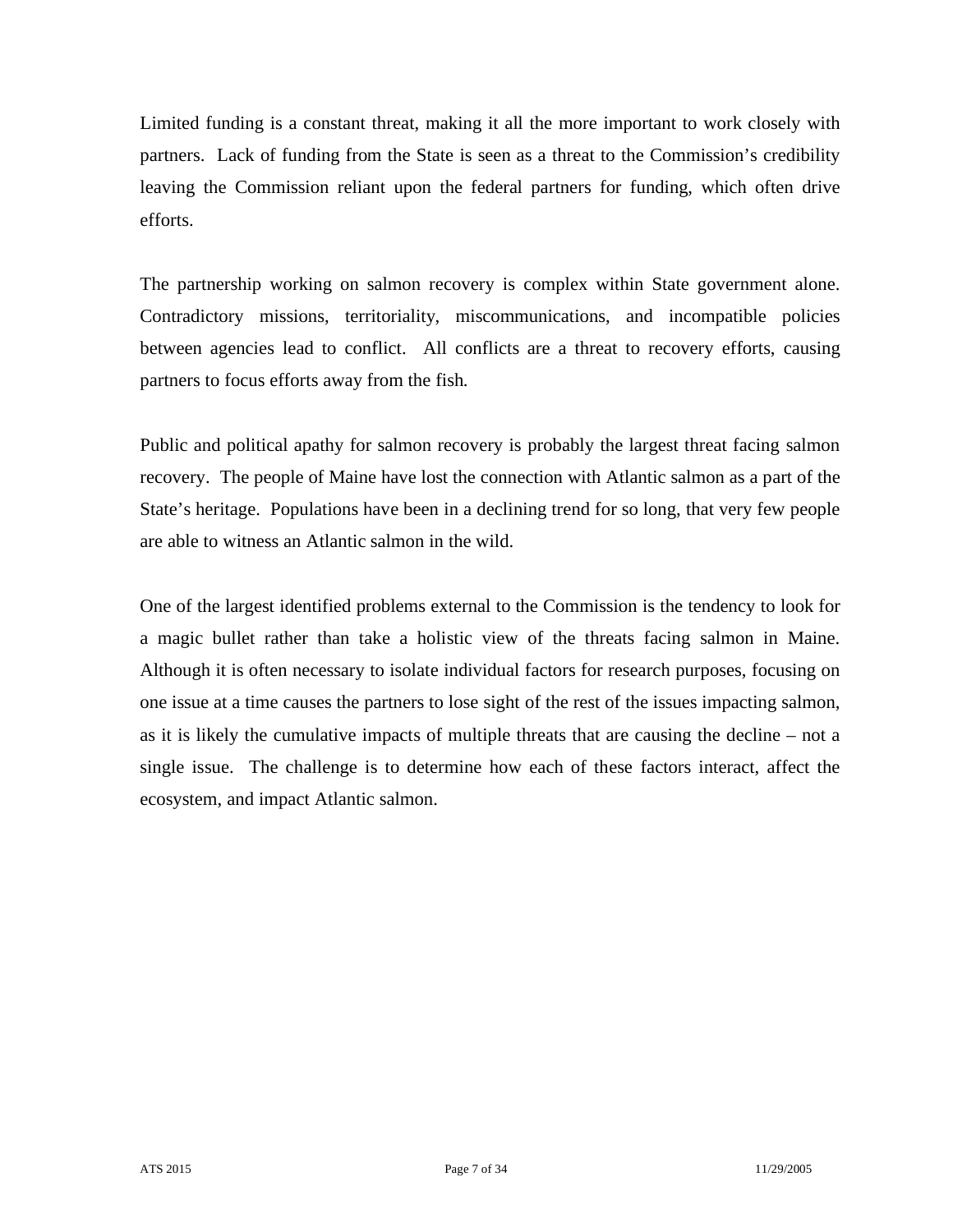#### **Atlantic Salmon Recovery Priorities**

The Commission recognizes that understanding and addressing both ecological and social processes relating to Atlantic salmon are critical to the recovery of the species. The Commission advocates the use of adaptive management to address the main scientific question: is the population decline driven by degraded habitat quality, fish quality problems or lost/degraded ecosystem structure and function problems? The use of the best available science is critical to making management decisions about the Atlantic salmon. In addition to addressing the scientific questions, however, a parallel effort is needed to address social issues.

Although the number of units of habitat in many rivers is known, the quality of the habitat is not. Quality refers to all parameters including physical (structure, substrate, flow, water chemistry and temperature etc.) and biological (community assemblages, food, etc.). Also, many of the smaller tributaries have not been surveyed for either quantity or quality of habitat. Habitat quality studies such as embeddedness, permeability and substrate complexity could provide some guidance on where this habitat is located, as well as provide information on how to improve marginal habitat. There is a need to correlate population data with habitat quality. The multiple index sites currently established can provide valuable information. Correlating bottlenecks in life stages with habitat parameters, such as over winter survival of large parr are needed as well. There is a concern about a lack of genetic diversity, especially in light of the river specific program, which does not have provisions for natural straying rates.

Non-point source pollution from roads, development, agriculture, and forest practices are a potential threat to Atlantic salmon. Water use, both from ground and surface waters, is another potential impact, which needs to be further explored. Increasing development, sprawl and land conversions also have the potential to impact the recovery of Atlantic salmon. Connecting land use changes to impact on the river systems and understanding how those changes affect salmon is important.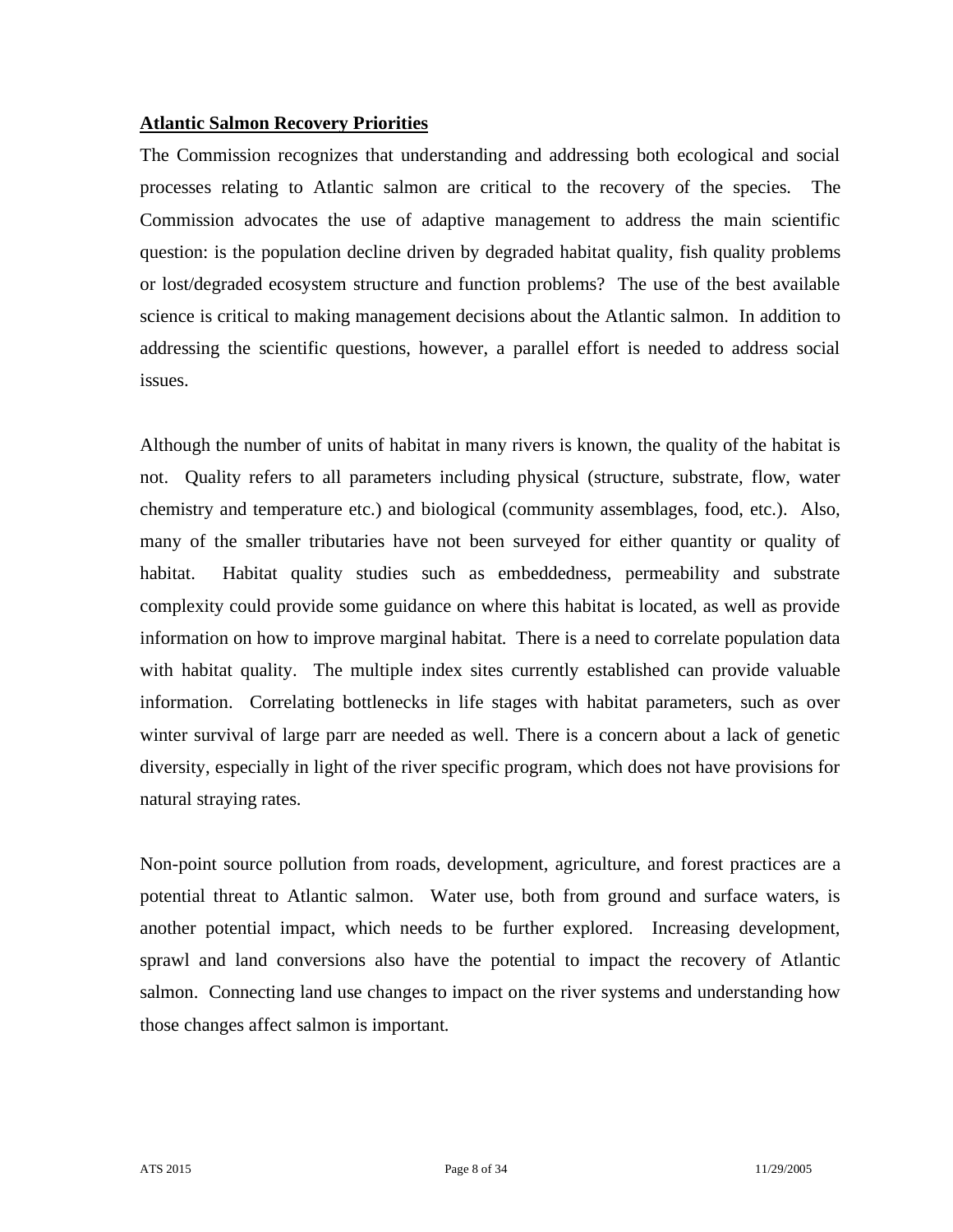The socio-economic processes of restoration have not traditionally been researched or addressed fully although a recent effort was attempted to assess these processes (Demont & Associates 2005). A top priority is to attempt to re-engage the public in the recovery efforts. The Commission views the Watershed Councils as a key mechanism to make this happen. Public support is also needed to bolster political support. Atlantic salmon are part of the heritage of Maine, as illustrated by the continued support of conservation organizations such as the salmon clubs, both economically and socially, and the Commission is dedicated to reestablishing that connection.

Table 1 shows the priorities identified by the Commission as part of the development of this plan. The priorities are not listed in any particular order and are a compilation of the DFRP, the NAS Report and the professional opinion of the scientific staff of the Commission.

| <b>Habitat Quality</b>    | <b>Social/Governance</b>     | <b>Fish Quality</b>                |  |
|---------------------------|------------------------------|------------------------------------|--|
| Carrying capacity         | Adaptive management          | <b>Behavior</b>                    |  |
| Channel morphology        | Cooperative efforts          | <b>Effectiveness of hatcheries</b> |  |
| Complexity                | Council capacity             | Genetics                           |  |
| Diadromous community      | Water Use                    | Growth rates                       |  |
| <b>Fish Passage</b>       | Holistic ecosystem approach  | Hatchery practices                 |  |
| Hydrology                 | Impact of regulations/policy | Quality of hatchery product        |  |
| Large woody debris        | Land use trends              | Spawning success                   |  |
| Predators                 | Public support               | Stocking densities                 |  |
| Resident community        | Reconnect people with ATS    | Stocking strategies                |  |
| <b>Water Quality</b>      | Recreational fishing         |                                    |  |
| <b>Riparian Condition</b> |                              |                                    |  |

**Table 1. Priorities Identified by the Commission**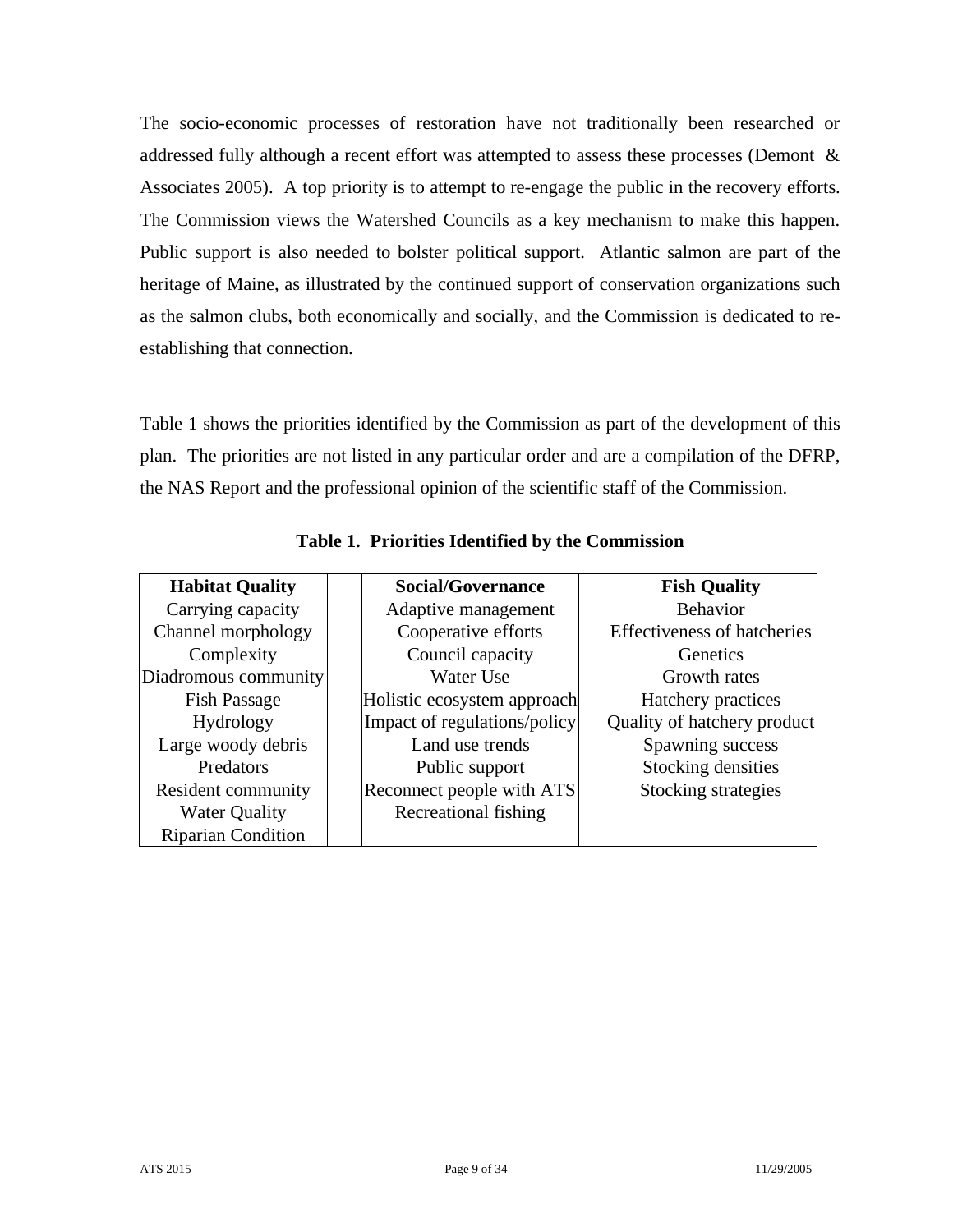### **Threats to Anadromous Atlantic Salmon**

During the development of the *Draft Recovery Plan for the Gulf of Maine Distinct Population Segment of Atlantic Salmon (Salmo salar)* (2005) an evaluation of the geographic extent and life stage affected by threats, and the severity of these effects, resulted in the following threats being identified as high priority for action to reverse the decline of Atlantic salmon populations in the Gulf of Maine DPS:

- Acidified water and associated aluminum toxicity which decrease juvenile survival
- Aquaculture practices, which pose ecological and genetic risks
- Avian Predation
- Changing land use patterns (development, agriculture, forestry etc.)
- Climate Change
- Depleted Diadromous Fish Communities
- Incidental capture of adults and parr by recreational fishermen
- Introduced fish species that compete or prey on Atlantic salmon
- Low Marine Survival
- Poaching of adults in DPS rivers
- Recovery Hatchery Program (potential for artificial selection/domestication)
- Sedimentation
- Water extraction

The *Draft Recovery Plan for the Gulf of Maine Distinct Population Segment of Atlantic Salmon (Salmo salar) (2005)* also identifies a moderate threat to adult spawners warrant attention for priority action due to the extremely low population numbers. Low dissolved oxygen due to excess nutrients from agriculture, sewage treatment, septic systems, processing/manufacturing facilities, and/or hatcheries has the potential to cause impact adult spawners. Elevated water temperatures due to land use practices, impoundment of freeflowing reaches of rivers, low flows, thermal discharges and/or decreased stream shading also has the potential to impact adult spawners. Impacts to adult spawners are also possible from obstructions to passage that may be caused by man-made barriers (e.g. dams, poorly designed roads and culverts) or natural barriers (e.g. geological falls, beaver dams and debris dams). Although these threats are not now categorized as high, the fact that they impact adult spawners justifies the elevation of concern such that actions to address these threats should be prioritized.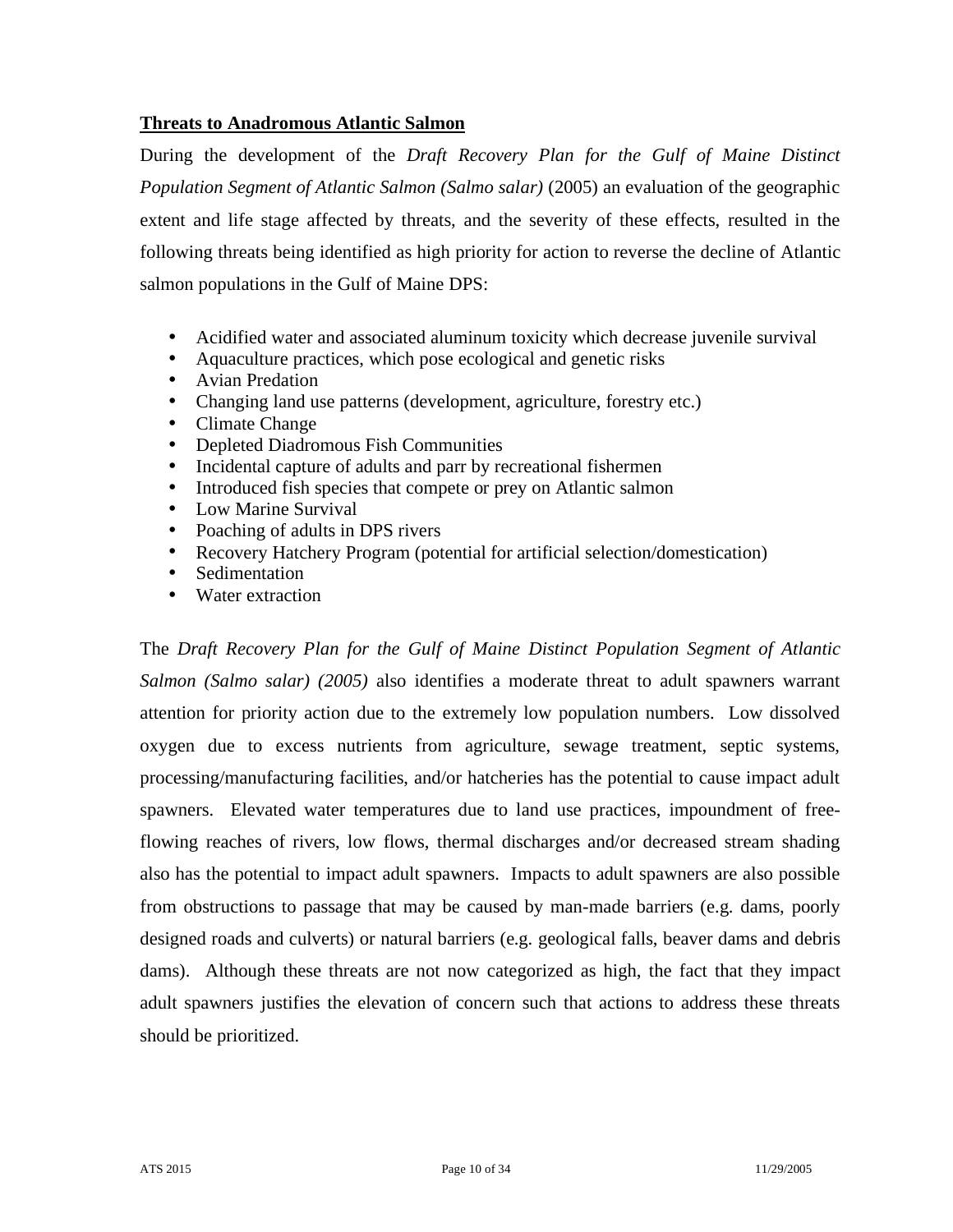In addition to the threats that are currently known to affect Atlantic salmon, there are factors that have the potential for significant adverse effects; however, the information needed to fully assess the severity of these factors is lacking. As such, additional research on the following factors is a critical recovery need: the effect of diseases and chemical contaminants on all life stages; the effect of marine mammal predation; and the effect of bycatch in U.S. commercial fisheries on adult spawners, smolts and in the marine environment (National Marine Fisheries Service and US Fish and Wildlife Service 2005).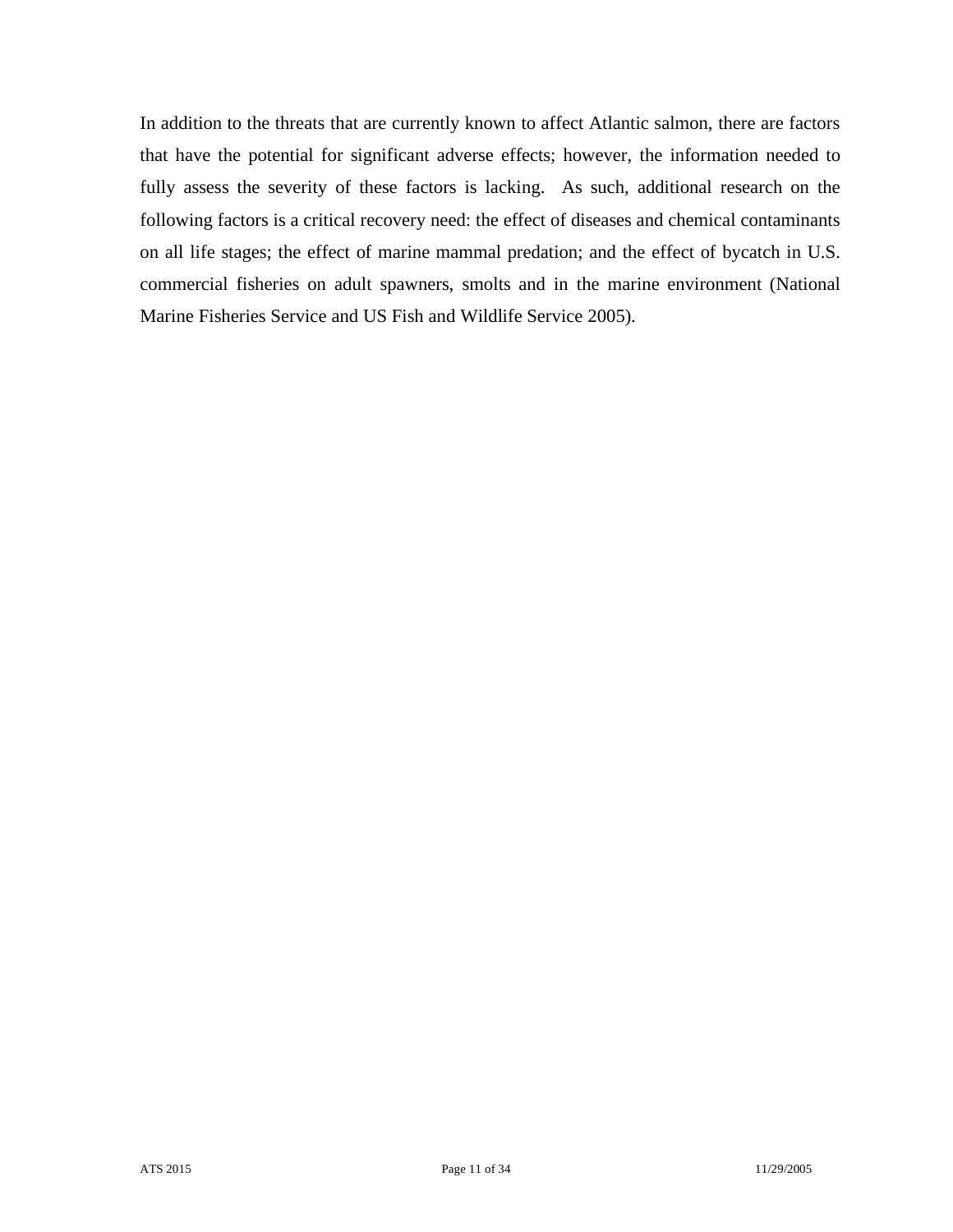#### **Adaptive Management Process**

The ATS 2015 Plan is a 10-year guidance document. The Commission will develop detailed annual work plans based on the recommendations in this document. Given the complexity of recovery and the influx of new data every year, communication and coordination within the Commission as well as externally with partners is required to successfully implement the recommendations. This strategy must be flexible and responsive to changing information and an increased understanding of the species, habitat and ecosystem processes.

The Commission established that we would use an adaptive management approach as part of this plan (Figure 1). The purpose of this approach is to combine the scientific method, the best available science and the experience of managers and stakeholders. The Commission views this approach as a systematic process to improve management practices and policies concerning Atlantic salmon recovery by reflecting annually on new information and adjusting practices accordingly.

- Assess Problems look at the major questions we are trying to answer, assess where we need new or additional info and decide if the questions need to be revised.
- Design develop process for reviewing annual work plans and review work plan to see what needs to change to better assess the problems.
- Implement Carry out annual work plans and assessments to fill in information gaps.
- Analyze Analyze data, write up outcomes in Commission reports and catalogue.
- Evaluate Review the annual outcomes, progress of recovery, reassess objectives and questions, assess need to revise the strategic plan.
- Adjust Incorporate annual results into designs for the next field season.



**Figure 1. Adaptive Management Cycle**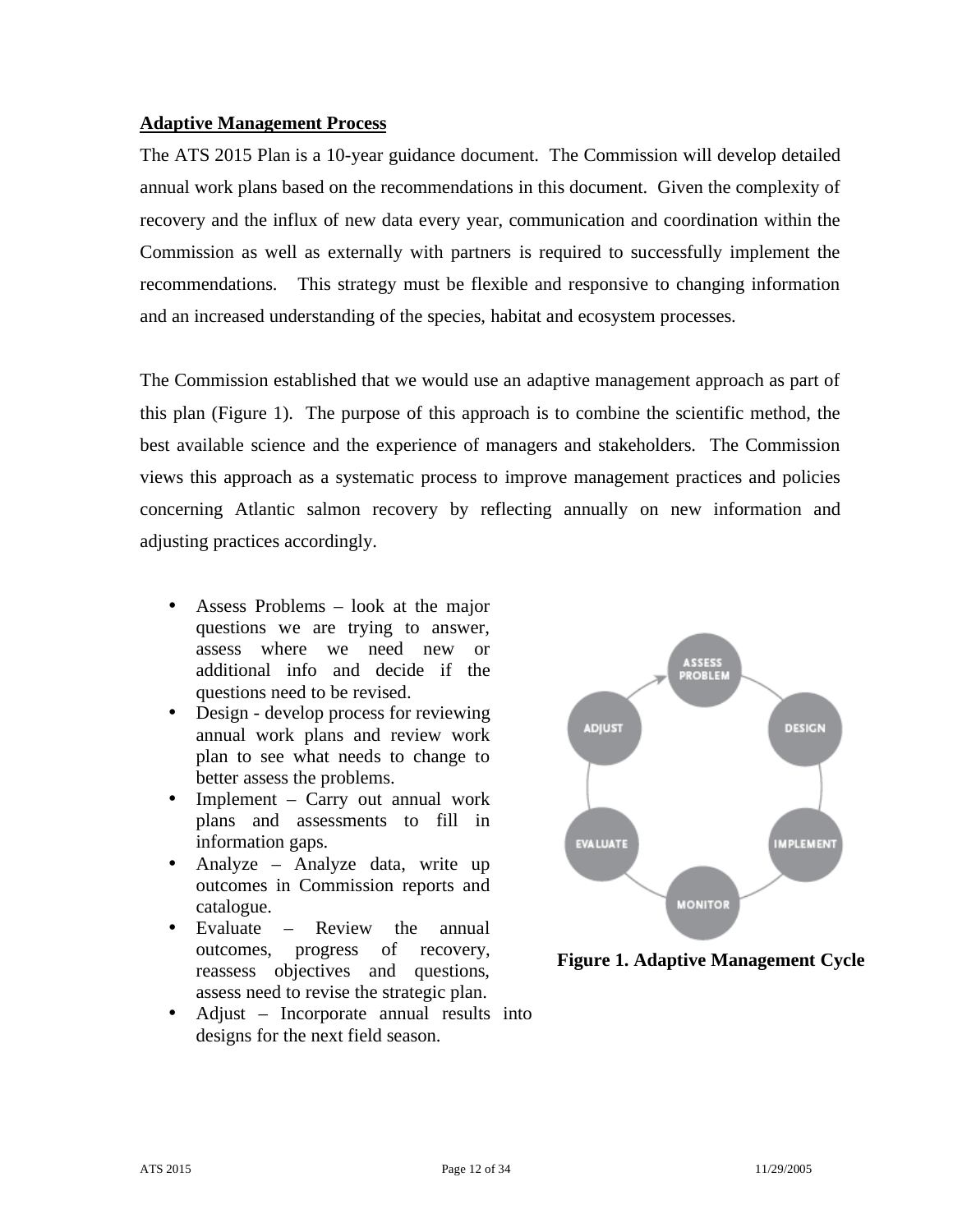## **Five Elements Necessary for Recovery**

The Commission has identified five critical elements necessary for recovery of Atlantic salmon in Maine. The five elements are interconnected and all must be managed concurrently. The Commission will use the five elements as the outline for developing yearly work plans.

1. An Ecosystem Paradigm– The Federal Endangered Species Act (ESA) mandates ecosystem conservation (Section 2[b] of the ESA), assuming that biodiversity (biological diversity) is intact in functioning ecosystems. If a species becomes endangered, the disrupted ecological processes leading to the population decline should be evaluated and restored in time to halt the decline (Czech and Krausman 2001). In the case of Atlantic salmon, this is not how recovery is approached. A common criticism of the ESA is that a species approach does not conserve biodiversity, and the current list of 1,264 species is cumbersome (Threatened and Endangered Species System 2004). There appears to be consensus that focusing solely on the species is deficient and there is a call to look at different spatial scales, examining the ecosystem, community, or landscape level (Bond and Lake 2003; Minta and Kareiva 1994; Rojas 1992).

The Commission recognizes the need for a change in operations. Continued partnerships with the National Oceanic and Atmospheric Administration, Fisheries Division (NOAA Fisheries), U.S. Fish and Wildlife Service (USFWS), as well as all of our local partners are critical. However, there is a need to look "outside the box" when seeking answers. The threats that are causing the continued decline of Atlantic salmon need to be addressed by looking at the causes in a new way. The Commission is committed to a new approach and is looking forward to future needs and areas of concern, while setting realistic goals and establishing measurable objectives. An adaptive management approach will be utilized to assist in the transition.

It is an ecosystem approach that will ultimately save this species from extinction, as it is no longer enough to focus solely on the fish. The relationship of Atlantic salmon to the landscape in which they live is critical to understand. It is not enough to just put juvenile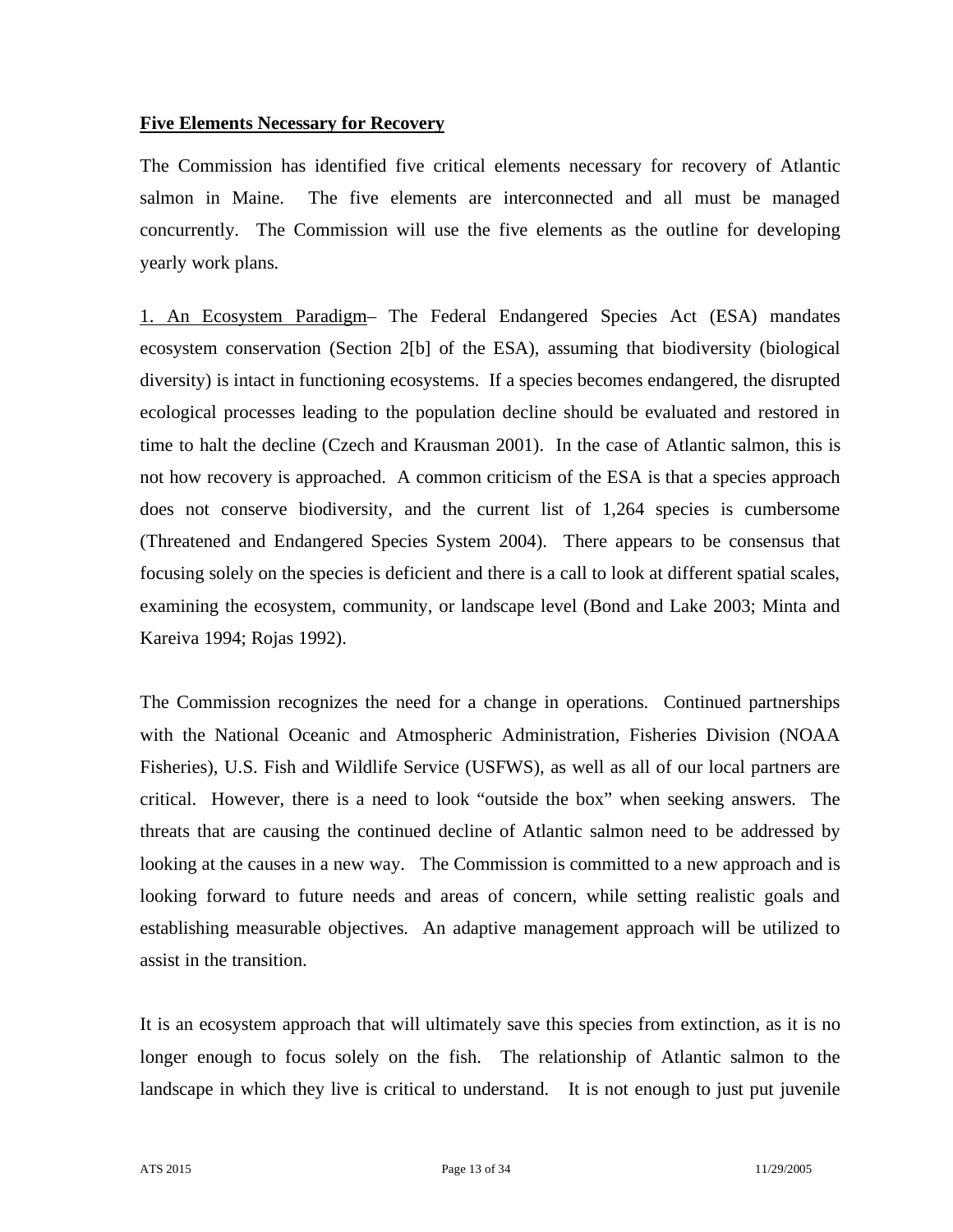fish in the water and hope they return as adults. While hatcheries will remain a key concept of the restoration program, the long-term goal is to see self-sustaining runs of salmon that do not need human intervention. Data collected over the past several decades should be used to connect species recovery to both in-stream habitat as well as landscape changes.

*Barriers to Overcome –* The culture of the Commission as well as recovery efforts in general in Maine have been mostly hatchery centric, focused on the fish. Habitat issues have not received the required attention. Lack of funding limits the Commission's ability to address all the issues as well as all of the historical rivers. Priorities for the Commission and partners have not always been communicated effectively. The information and knowledge partners have is not always applied, as it isn't always known about.

*Recommendations* – Establish an adaptive management approach to recovery. Adopt an ecosystem perspective to recovery efforts. Revisit staff responsibilities to better allocate resources and expertise to address the priority issues (Table 1). Improve communication both internally and externally. Establish a protocol for publishing reports and cataloging with the Commission documentation system. Establish a lead researcher for the Commission who will guide research activities. Document how decisions are made. Develop river specific plans.

2. Private and Public Cooperation - Voluntary cooperation between public and private sectors is critical to recovery. The Commission supports economically and environmentally sustainable management of agricultural and forest lands in Atlantic salmon watersheds to reduce the potential impact of sprawl. Recovery efforts need to include programs to provide technical and financial assistance to landowners. The Commission will facilitate communication between partners and lead the effort to expand the existing partnership, broadening collaborative efforts and stretching resources to better address priorities.

Several federal and state agencies provide services to landowners, including both technical and financial assistance. The Maine Department of Conservation's Maine Forest Service and the Maine Department of Environmental Protection are two examples of agencies that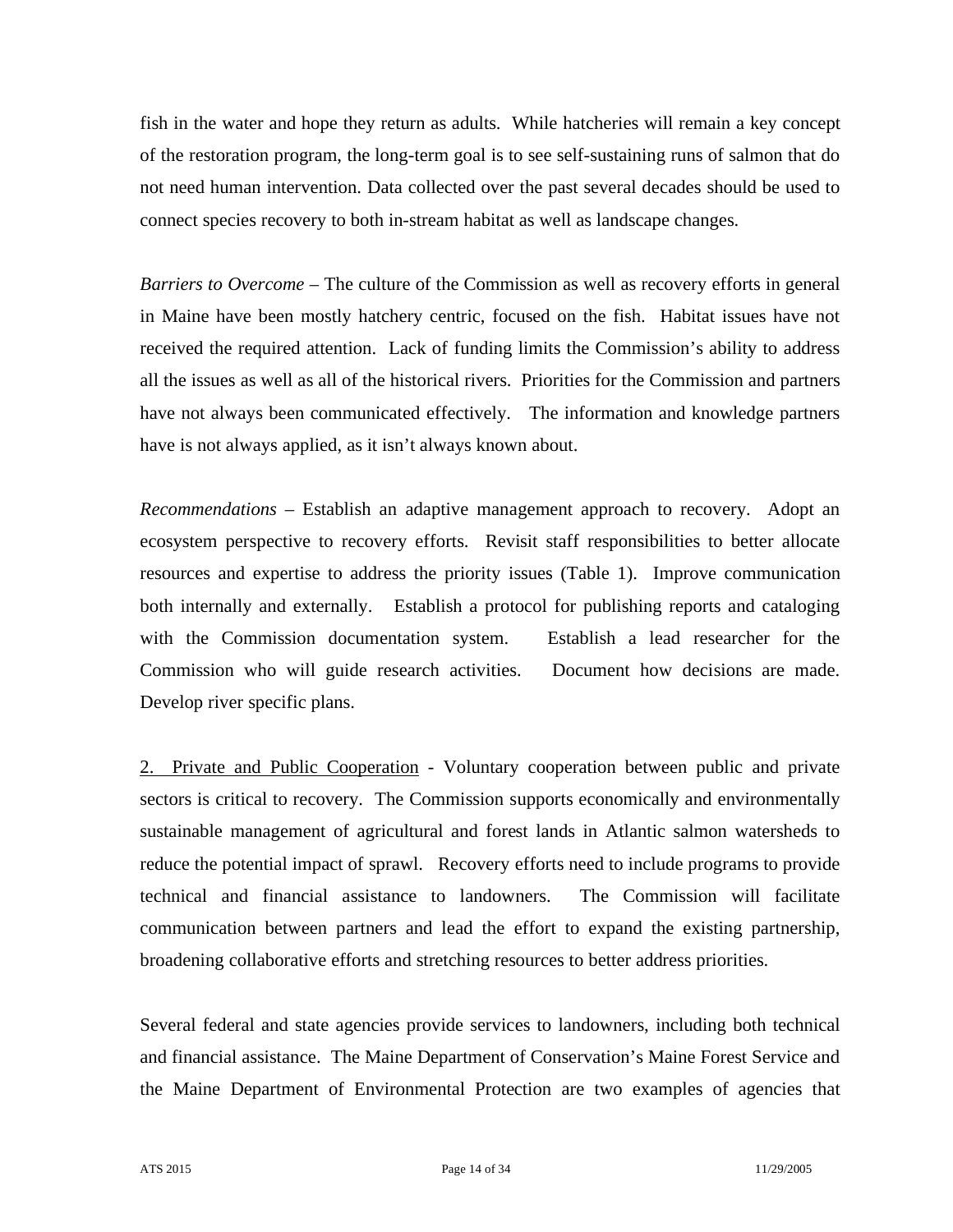provide grant and landowner assistance programs. In addition, the 16 Soil and Water Conservation Districts of the state also provide technical and finical assistance to landowners. The USDA Natural Resource Conservation Service administers Federal Farm Bill programs, many of which are applicable to or even targeted at landowners in Atlantic salmon watersheds. The Resource Conservation and Development Councils also have staff available to develop programs and to assist with funding. The Commission will work with these partners and others to build on these efforts to target priority threats.

*Barriers to Overcome* – The priority issues are not always communicated to partner agencies. There are many agencies that have not been involved in recovery. There has not been a focus on expanding the partnership nor communicating the issues to potential partners, particularly to non-traditional partners. This has not traditionally been viewed as a priority issue.

*Recommendations* – Continue to develop and promote partnerships between public and private sectors. Work with partners to develop lists of resources for landowners. Develop relationships with potential partners. Develop incentive based programs and promote voluntary actions targeted at addressing the priorities of the Commission. Work with partners to develop mutually beneficial programs. Assign a point person to coordinate work with agencies and partners.

3. Outreach and Community Engagement– Public apathy towards salmon is a threat to recovery. The awareness, cooperation and participation of stakeholders, landowners, NGOs, public agencies, municipalities, and the general public are essential for salmon recovery. Programs targeted at re-connecting people to the fish through a better understanding of the life history, habitat needs, economics, and importance to the people of Maine as well as the goals and objectives of recovery are crucial.

The Commission views the main role of watershed councils as building community support for recovery efforts. The Commission is prepared to work with the watershed councils to develop strategies to garner support within each watershed with two main objectives in mind: to improve the effectiveness of local efforts and to develop the public and political support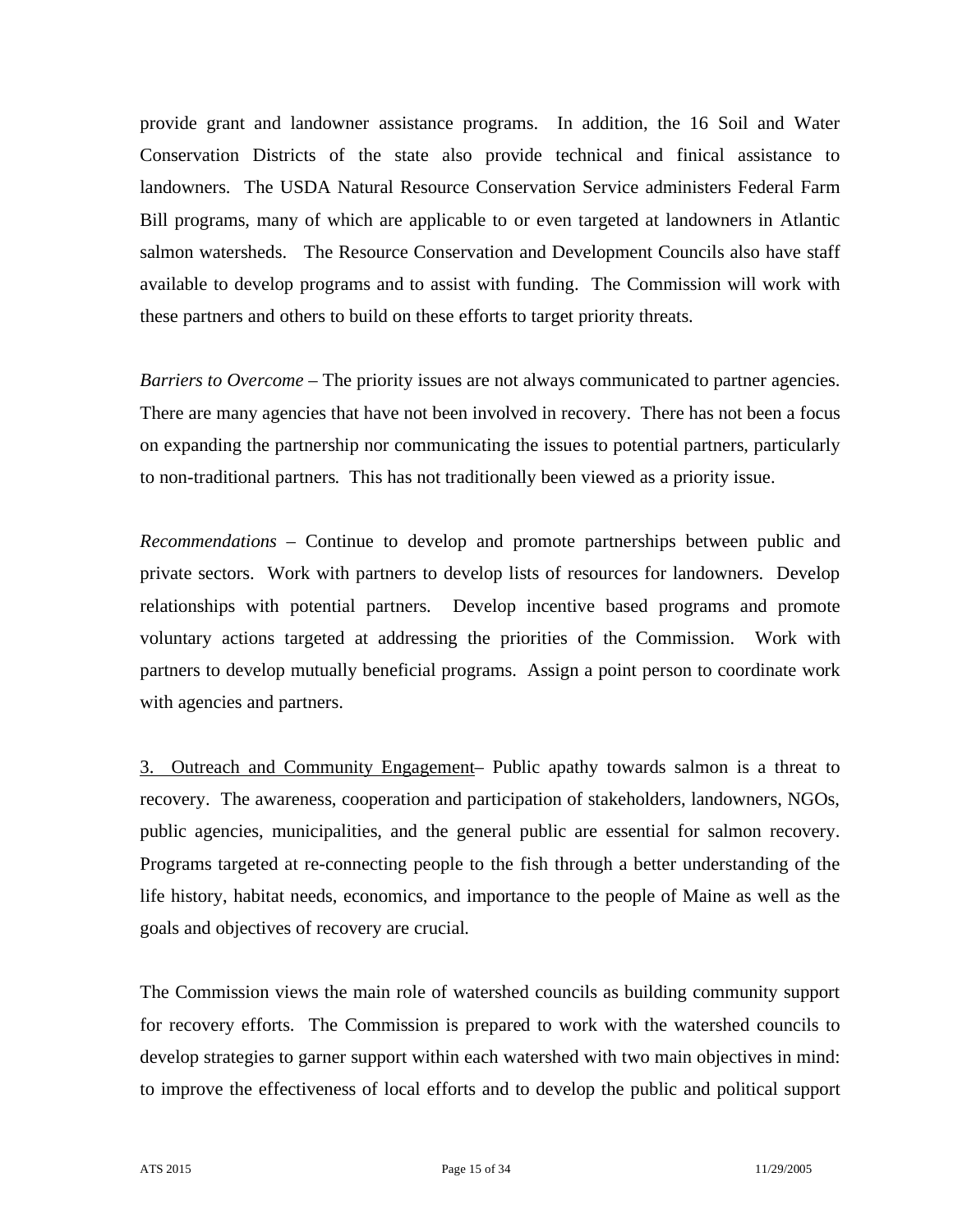that is essential for maintaining and expanding restoration program efforts. There is a need to build capacity at a watershed level through watershed councils to foster community engagement as watershed councils and other NGOs are critical to help protect existing funding and develop additional funding for Atlantic salmon restoration programs. The role of stakeholders in the communities is to inform state representatives and administrative officials of fish restoration benefits and issues, to educate the public about the need to restore habitat, the challenges associated with restoring fisheries and the broad scope of fish restoration activities and to encourage citizens to inform their Local, State and Federal representatives of their support for fisheries restoration.

*Barriers to Overcome –* The Commission has not clearly articulated to watershed Councils their role in recovery. To date there has been a limited coordinated effort to elevate public awareness and no comprehensive mechanism to share information. Since the listing there appears to be declining involvement by the public in recovery efforts, which has led to public apathy and political indifference towards salmon. The Commission does not have the staff or resources to devote to this issue.

*Recommendations* – Communicate to watershed councils that their main role in recovery is to build community support. Develop a capacity building plan for watershed councils. Facilitate the development of community outreach plans to foster support at the local level of recovery efforts. Seek funding for an economic assessment and encourage historical documentation of the importance of Atlantic salmon to Maine. Utilize the Commission's Advisory Group to communicate the benefits of Atlantic salmon restoration to the public. Assign Commission staff to focus on Outreach and Community Engagement efforts. Clearly define goals for an outreach program.

4. Assessment, Monitoring and Research – A framework needs to be established to monitor recovery efforts in order to track effectiveness of efforts and to evaluate the population, habitat conditions and anthropogenic effects. Most of the elements of this framework exist. A process for scientific planning and prioritization needs to be established that is coordinated between all the agencies and stakeholders. Several components will be established through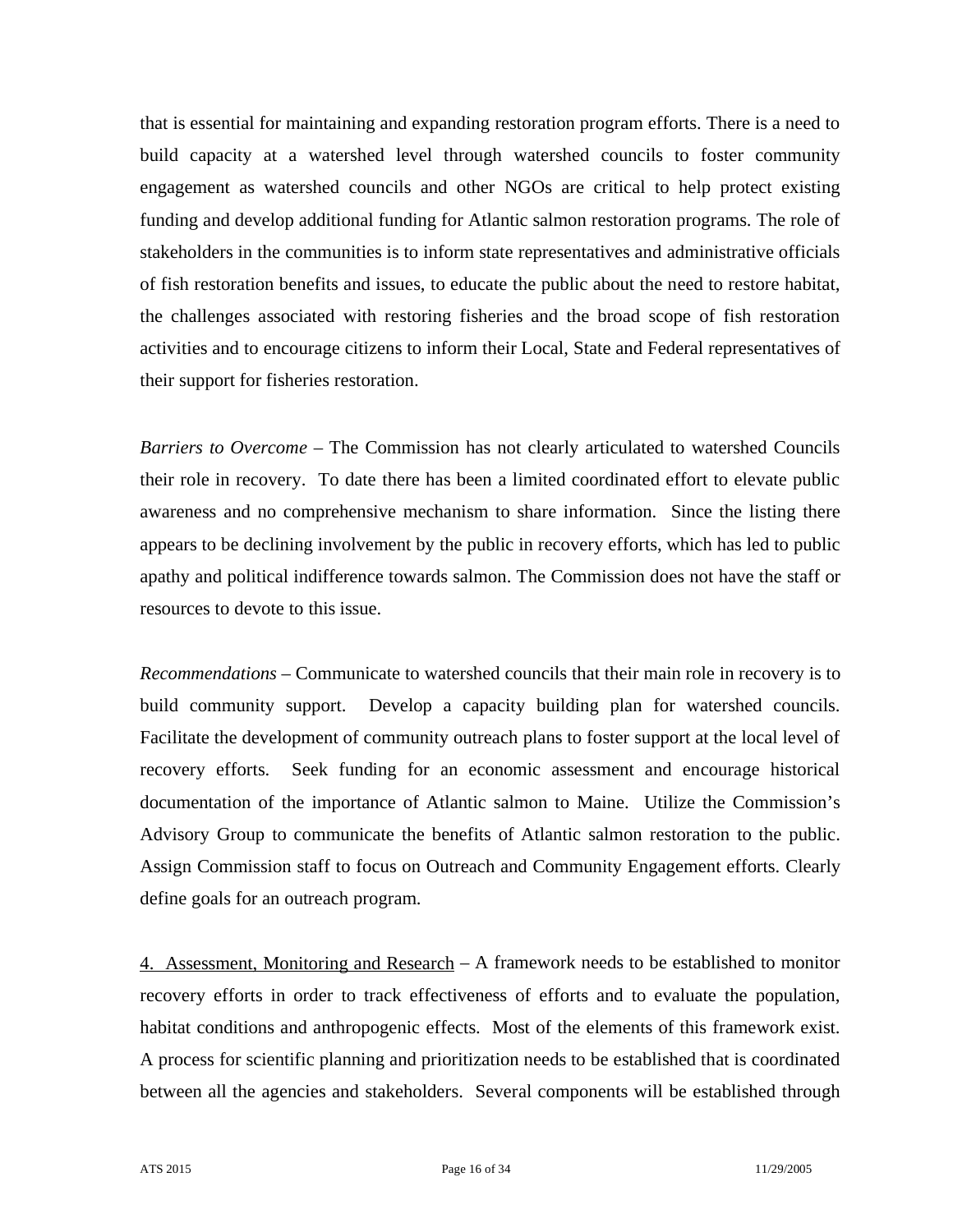the planning and prioritization process including: appropriate metrics, sampling frameworks and designs, review process, and standard operating procedures. In addition, current efforts should be reviewed to determine applicability to recovery efforts. Data and knowledge gaps should be identified.

Management and communication of data is critical to the recovery process. The issues with the databases need to be addressed and a plan to resolve those issues needs to be formulated. A method to vet new research should be developed that relate back to the Commission's priorities (Table 1). Watershed level assessments of habitat quality, land use impacts and ecological processes are required in order to understand the underlying causes of environmental decline. Monitoring programmatic efforts, trends in populations and environmental conditions, implementation success and effectiveness are all required to implement adaptive management.

*Barriers to Overcome* - The data collected by the Commission has not been analyzed completely or recently using new tools. The databases are not complete and have format issues that limit use by staff, as well as partners. The ecological processes that shape habitat for salmon are poorly understood, including the changes to those processes from past and current land uses. Priorities have not always been communicated effectively both internally and externally.

*Recommendations* – Establish a framework in which to review recovery efforts. Establish a process for planning and prioritizing efforts. Based on the reviews of data done by the U.S. Atlantic Salmon Assessment Committee, implement an adaptive management approach. Identify data and knowledge gaps. Formulate a plan to resolve the database issues. Develop a method to vet research ideas including reporting procedures. Develop methods to assess ecological process disruption, habitat quality and land use impacts. Increase staff ability to use the scientific method and adaptive management.

5. Regulatory and Governance Roles in Recovery – The existing laws and regulations pertaining to anthropogenic impacts on Atlantic salmon need to be reviewed for possible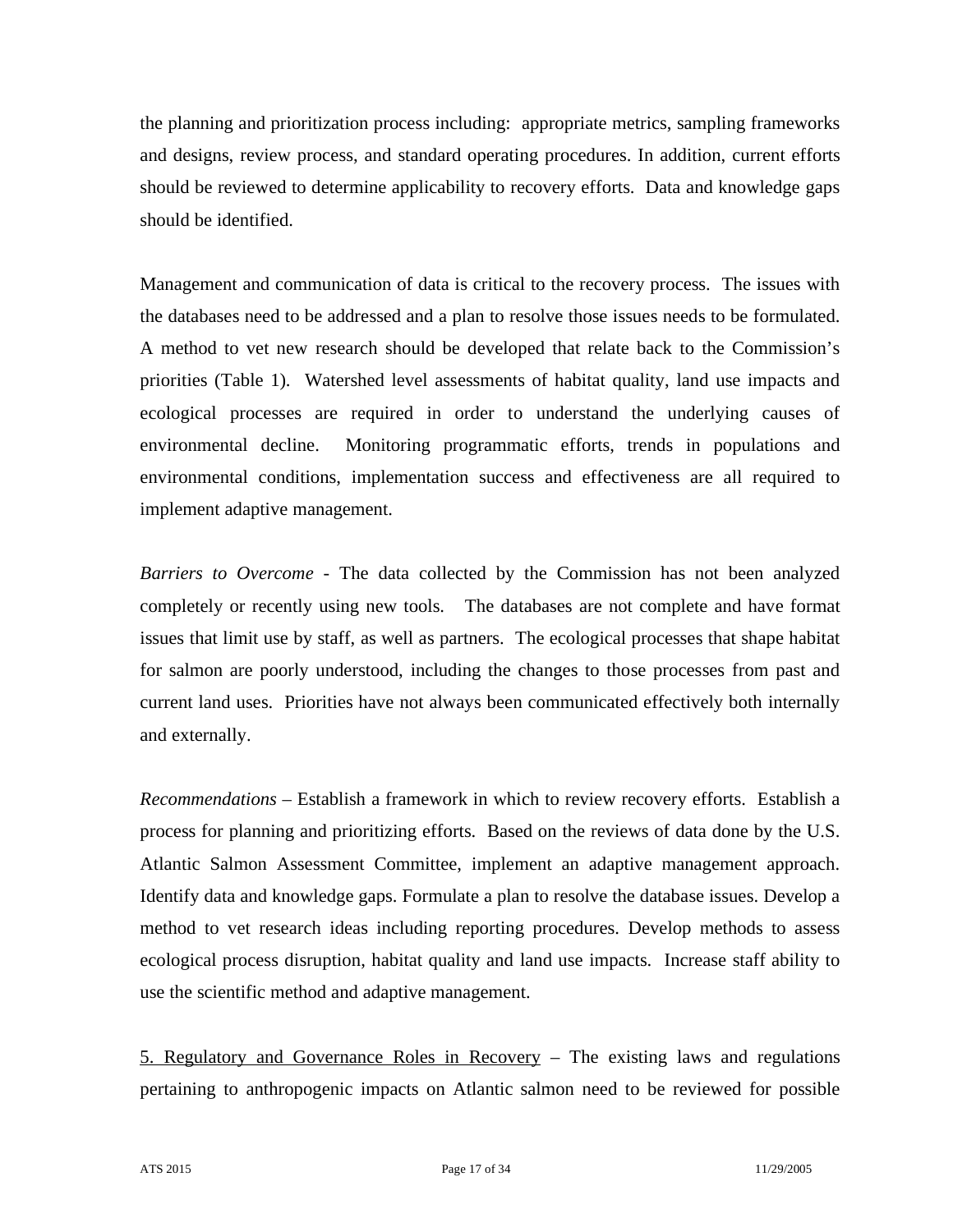improvements in enforcement or implementation. Improved communication between governmental agencies, including local, state and federal, is critical. The roles of all partners need to be clearly defined. The current permitting process should be reviewed as well. The implementation of the Endangered Species Act needs to be better understood by the State and all partners. Administration of ESA protective measures is shared between NOAA and USFWS and multiple issues surround a joint listing that need to be addressed.

There is a need to improve public participation by local stakeholders in the development of state and federal fishery restorations plans, recovery objectives and policies. Stakeholder involvement is critical to promote public involvement in the restoration of Atlantic salmon and to advocate changes in key government policies and regulations that hinder or obstruct restoration of Atlantic salmon.

*Barriers to Overcome –* The joint listing (both USFWS and NOAA have authority under the ESA) is itself a barrier to recovery, as issues need to be addressed by two Federal agencies. The Federal staff leading the ESA process is located in Massachusetts. The approach often appears reactionary rather than proactive. There is no mechanism to vet policy or habitat issues through an advisory committee. The State and local laws and regulations pertaining to Atlantic salmon recovery are not well understood, nor documented. Communication between agencies needs improvement. The Services seem have a risk adverse interpretation of the ESA.

*Recommendations* – Review and evaluate existing federal, state and local laws, regulations and permits that affect salmon recovery. Work to strengthen enforcement or implementation of existing regulations where necessary. Develop an easy to read guide of pertinent laws. Continue to participate in the Coordinating Committee. Work with federal services to resolve joint listing issues. Work with the TAC Signatories to incorporate habitat and policy advisory committees in the process. Convene yearly meeting of all partners to share information and to provide updates on recovery progress. Establish a mechanism to coordinate actions between all partners. Convene a working research symposium to set a research agenda to establish priorities for funding. Streamline the ESA consultation process.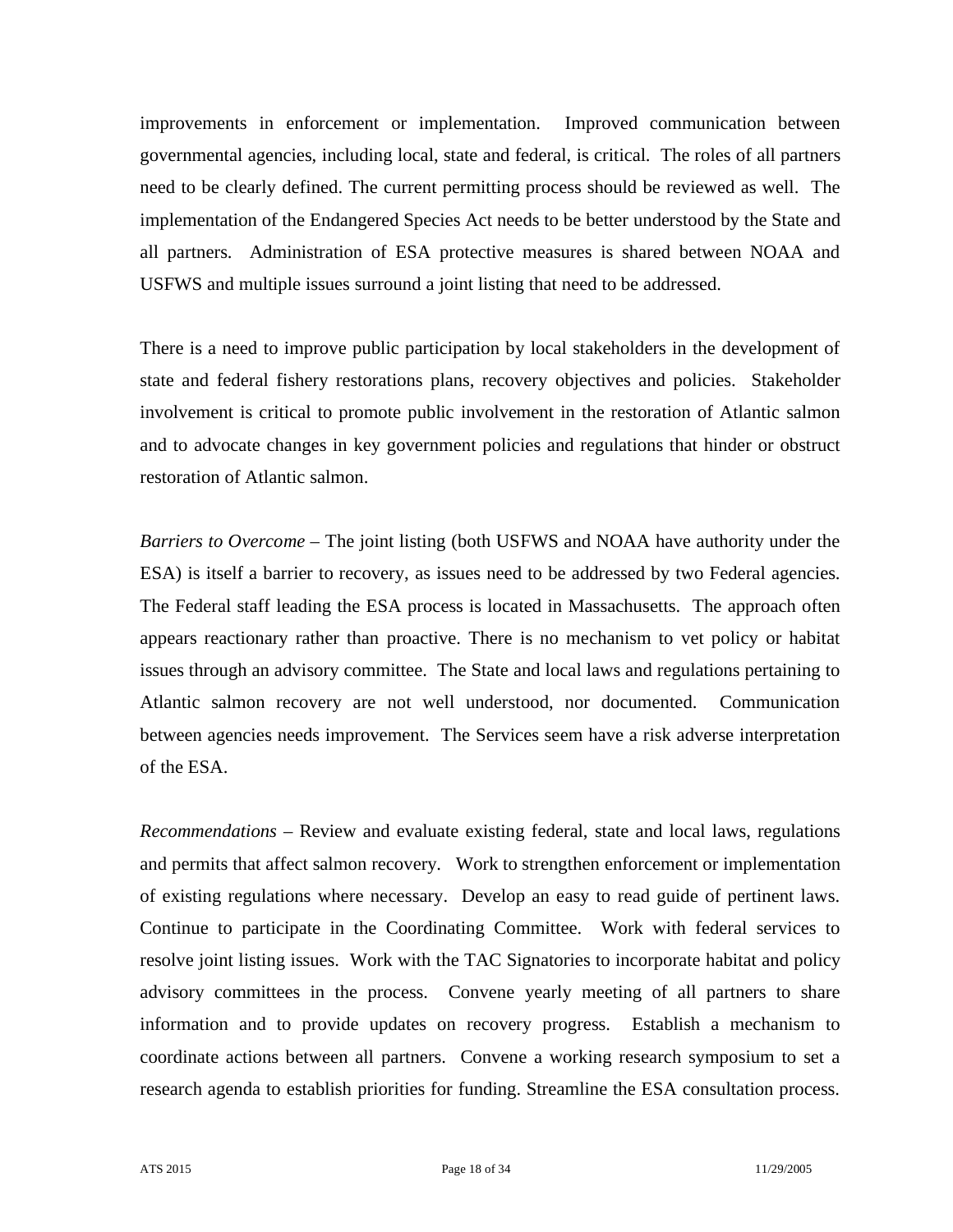Develop MOUs with agencies to address mission conflicts. Communicate the needs of the Commission to other agencies. Hold annual meetings with other state agencies. Work to involve the municipalities.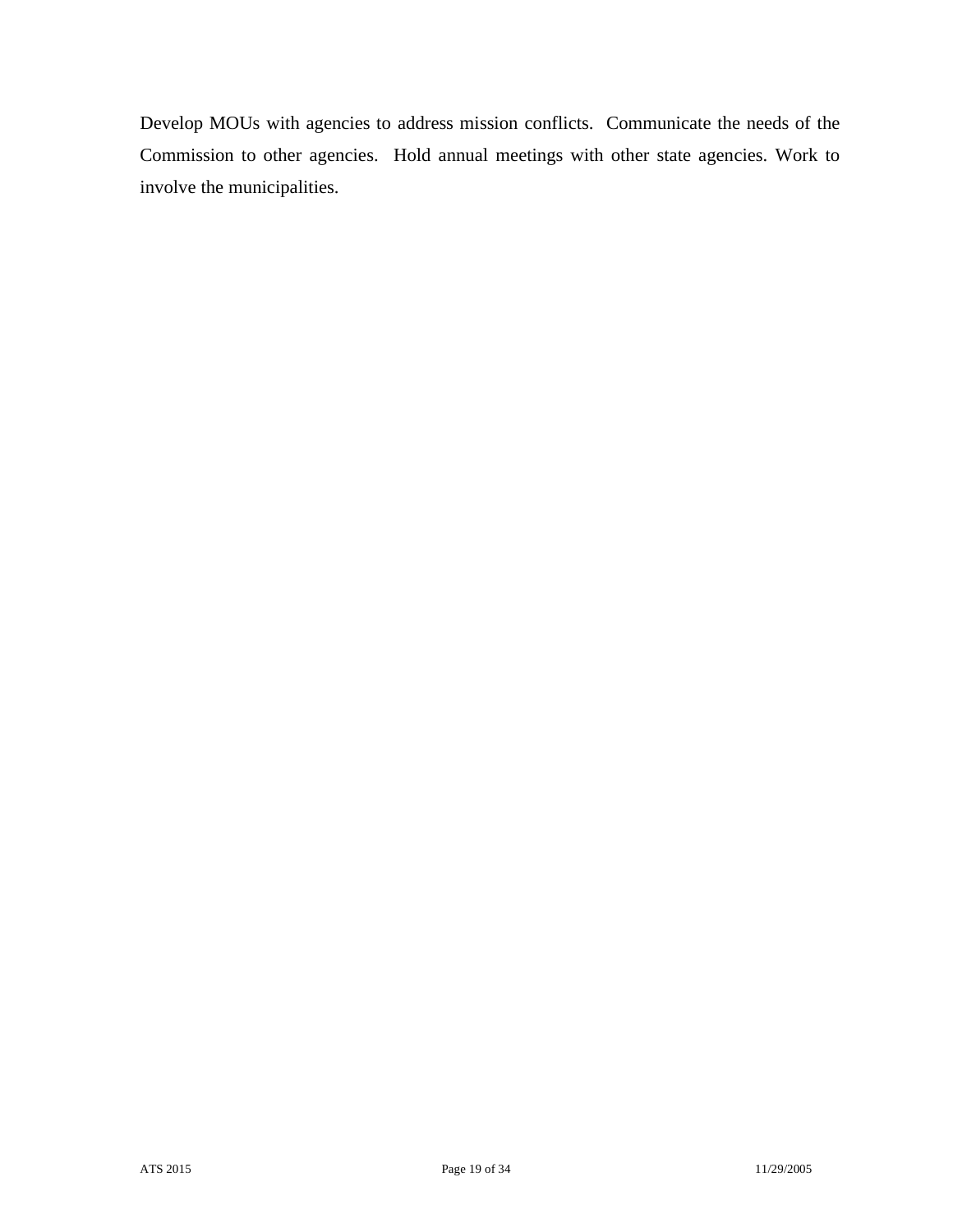## **Watershed Prioritization**

The Commission is responsible for recovery of Atlantic salmon throughout its historical range in Maine (Table 2). When prioritizing work, the role of the large watersheds in Maine (Kennebec and Penobscot Rivers) must be taken into account.

The Commission has divided the state into six regions covering all Atlantic salmon rivers to facilitate priority setting. These regions are based on similarity of issues and watershed boundaries. The Commission will develop hierarchical priorities throughout the state and within each region. Priorities will be set within each watershed with input from stakeholders as river specific plans are developed. These priorities will guide restoration actions.

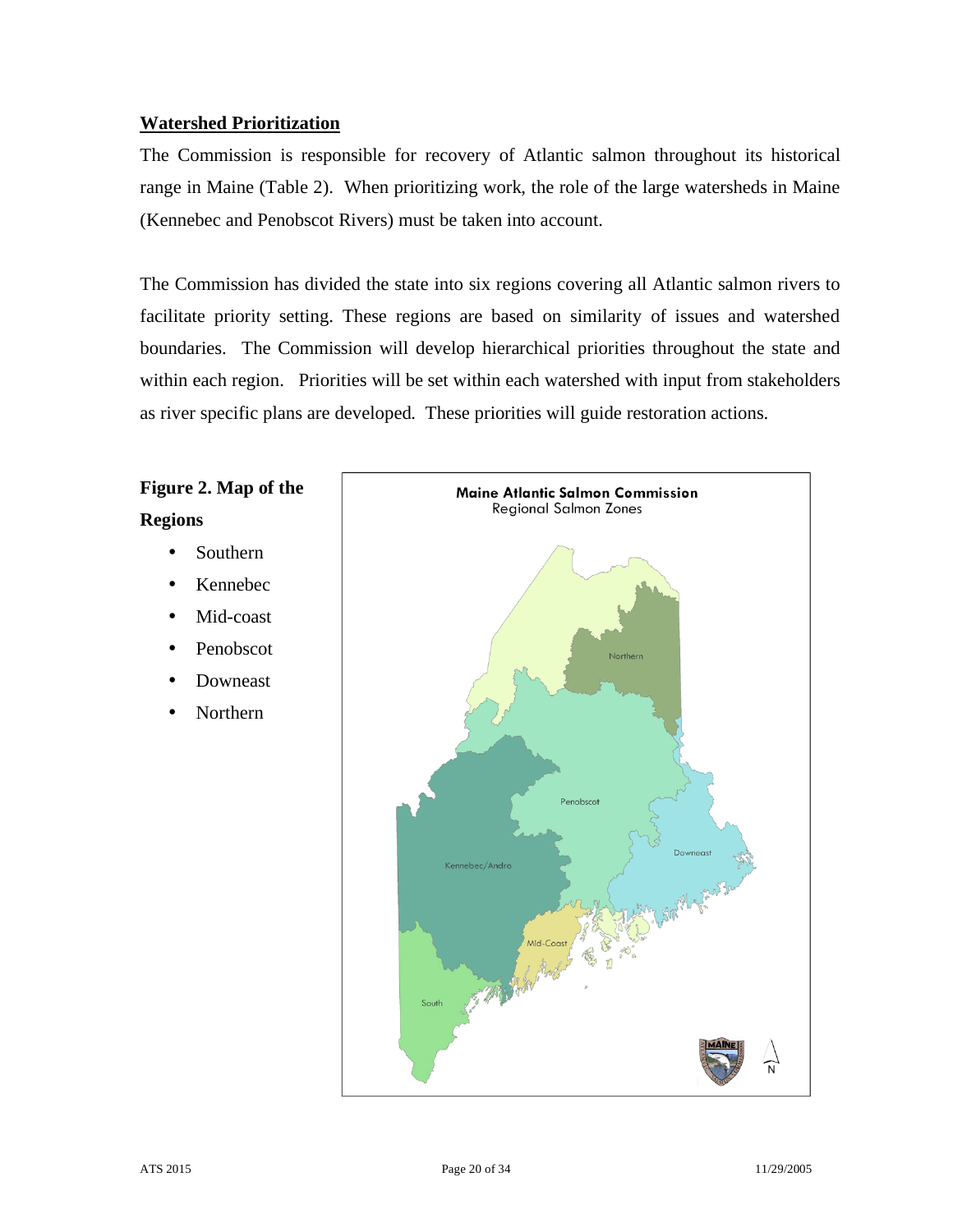# **Table 2. Maine Atlantic salmon Rivers by Region\***

| Penobscot**             | <b>Downeast</b>           |  |  |
|-------------------------|---------------------------|--|--|
| Penobscot River         | Narraguagus River         |  |  |
|                         | <b>Chandler River</b>     |  |  |
| <b>Mid-Coast</b>        | <b>Machias River</b>      |  |  |
| <b>Sheepscot River</b>  | Dennys River              |  |  |
| Ducktrap River          | <b>East Machias River</b> |  |  |
| St. Georges River       | <b>Pleasant River</b>     |  |  |
| Passagassawaukeag River | <b>Tunk Stream</b>        |  |  |
| Medomak River           | St. Croix River           |  |  |
| Pemaquid River          | <b>Union River</b>        |  |  |
| <b>Little River</b>     | <b>Boyden Stream</b>      |  |  |
|                         | Pennamaquan River         |  |  |
| Southern                | <b>Hobart Stream</b>      |  |  |
| Saco River***           | Orange River              |  |  |
| Royal River             | <b>Indian River</b>       |  |  |
| <b>Presumscot River</b> |                           |  |  |
|                         | Northern/St. John         |  |  |
| Kennebec ****           | <b>Aroostook River</b>    |  |  |
| Androscoggin River      | <b>Prestile Stream</b>    |  |  |
| Kennebec River          | Meduxnekeag River         |  |  |

\* There are additional Atlantic salmon rivers that do not appear on this list. This is in no way meant to imply that these systems have low or no value to Atlantic salmon

\*\* Includes the entire Penobscot River watershed north of Verona Island

\*\*\* Includes the Ossipee and Little Ossipee River

\*\*\*\* Includes all tributaries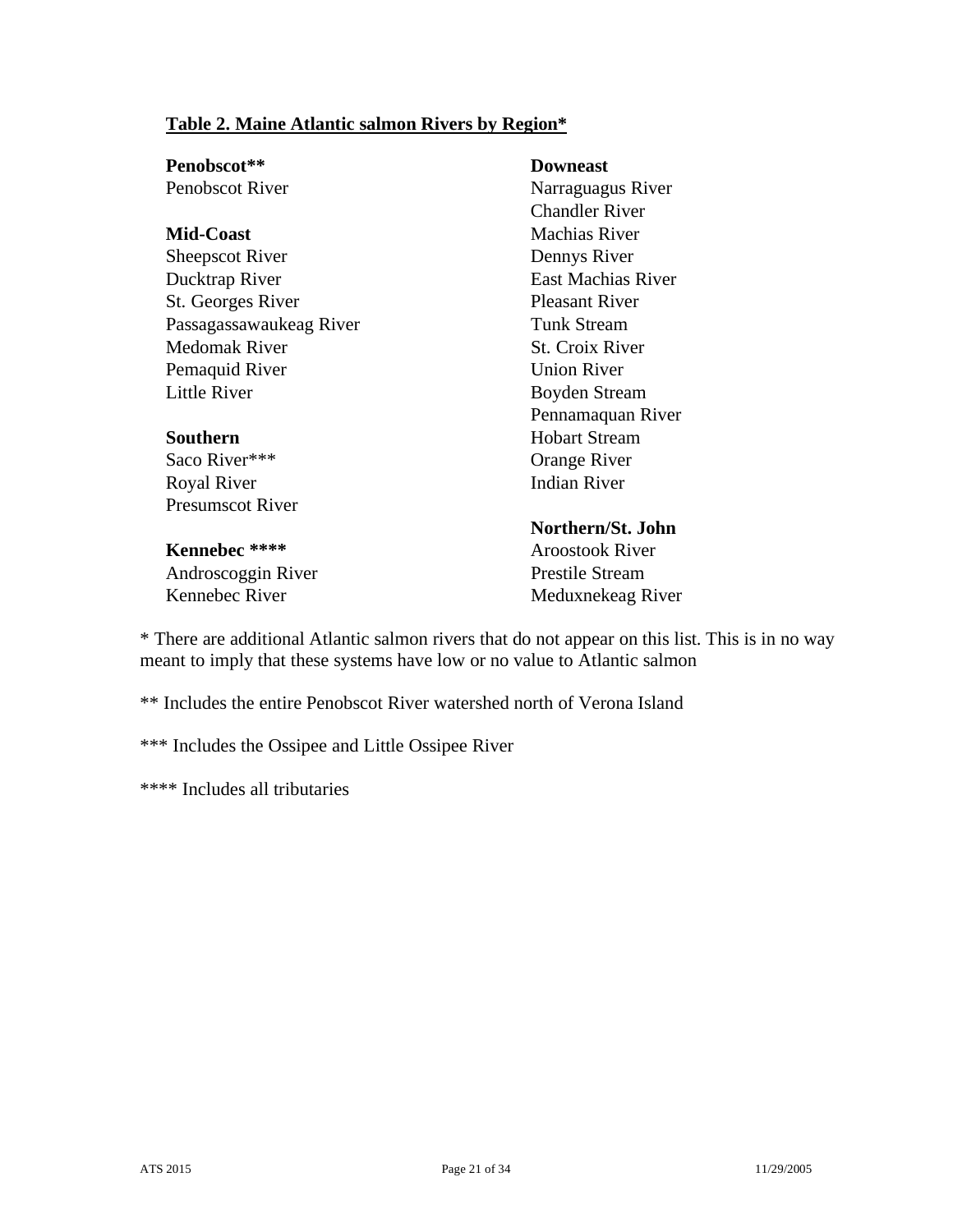#### **Roles in Recovery**

The partnership in Maine working collectively on the recovery of Atlantic salmon is complex, involving multiple local, state and federal governmental entities, non-governmental agencies and others such as the Penobscot Indian Nation and international organizations (Table 3). Each partner has a critical role, although often the roles are not clearly defined. The Commission will work with the partners to clearly articulate the roles and responsibly of each partner and work to improve communications between partners as well.

The Commission views the regional approach as a method to assist stakeholder groups with in each region. Staff from the Commission will work with each region to develop a regional structure to facilitate communication between the groups, to foster collaboration, and to assist individual groups increase capacity. Watershed groups are recognized as valuable assets and partners in the recovery of Atlantic salmon.

## **Table 3. Partners in Recovery**

| <b>State Agencies</b>                    | <b>Tribal Government</b>                        |  |  |  |
|------------------------------------------|-------------------------------------------------|--|--|--|
| Maine Department of Inland Fisheries and | <b>Penobscot Indian Nation</b>                  |  |  |  |
| Wildlife                                 |                                                 |  |  |  |
| Maine Department of Marine Resources     |                                                 |  |  |  |
| Maine Department of Environmental        | <b>Federal Agencies</b>                         |  |  |  |
| Protection                               |                                                 |  |  |  |
| Maine Department of Agriculture          | <b>NOAA Fisheries/National Marine Fisheries</b> |  |  |  |
|                                          | Service                                         |  |  |  |
| Maine Department of Transportation       | US Fish and Wildlife Service                    |  |  |  |
| Maine Department of Conservation         | US Army Corps of Engineers                      |  |  |  |
| Maine Public Utilities Commission        | <b>US Environmental Protection Agency</b>       |  |  |  |
| Maine State Planning Office              | <b>US Department of Agriculture</b>             |  |  |  |
|                                          | <b>US Department of Agriculture</b>             |  |  |  |
| <i>Others</i>                            | <b>US Geological Survey</b>                     |  |  |  |
| National Fish and Wildlife Foundation    |                                                 |  |  |  |
| University of Maine                      |                                                 |  |  |  |
| Cooperative Extension                    |                                                 |  |  |  |
| <b>Wild Blueberry Commission</b>         |                                                 |  |  |  |
| <b>Commission Advisory Panel</b>         |                                                 |  |  |  |
|                                          |                                                 |  |  |  |

# *Governmental Organizations*